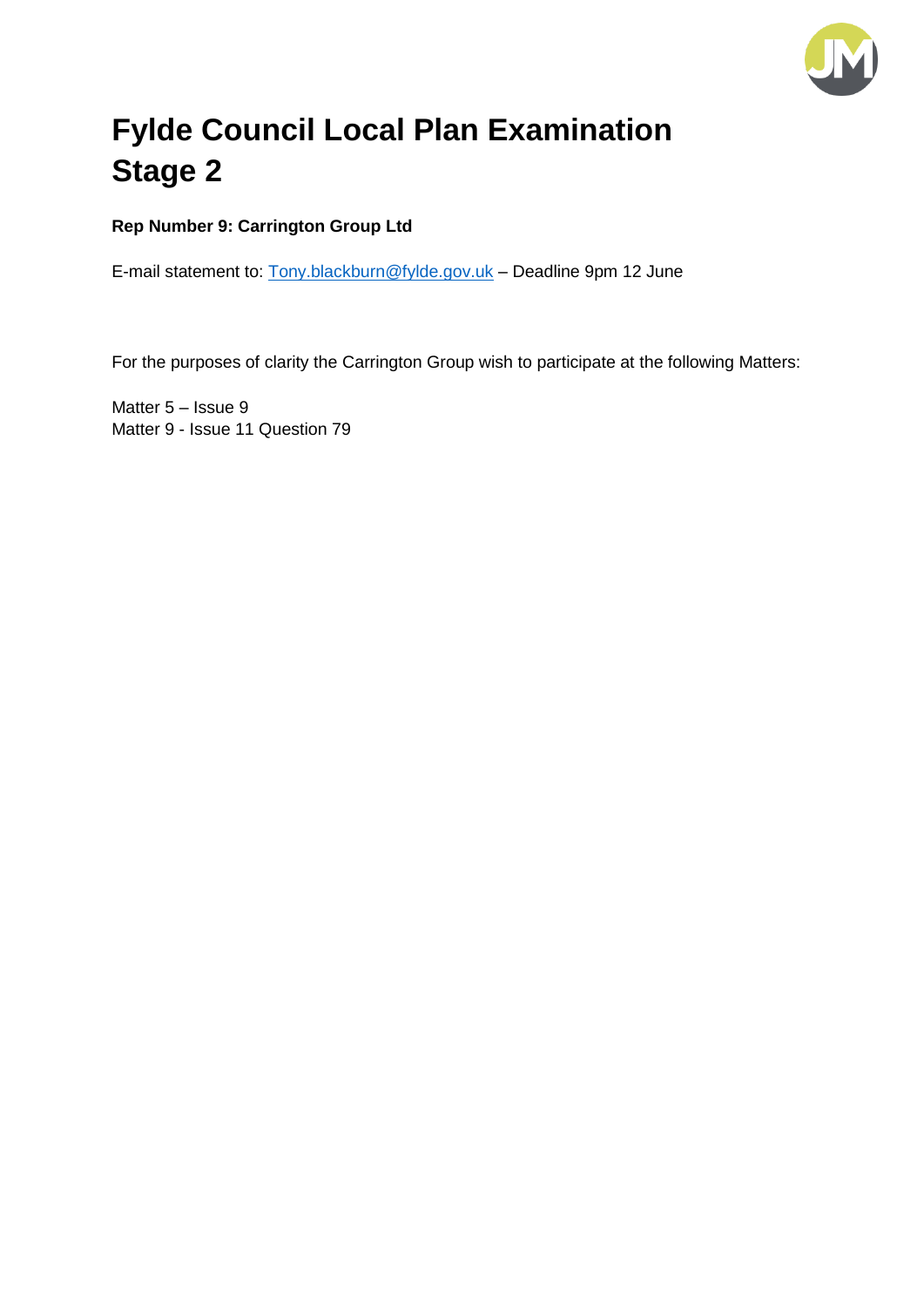

### **Matter 5 – Housing – Site Allocations and Delivery**

*Issue 9 – Does the Plan set out a positively prepared strategy for the supply and delivery of housing that is justified, effective and consistent with national policy?* 

In response to Issue 9 question, we do not believe the Plan sets out a positively prepared strategy for the supply and delivery of housing. While we welcome the recognition of the unmet need of Wyre Council needs addressing, we do not consider the Council's Proposed Modifications wording is sufficient in addressing the issue now.

The proposed modifications additional text states:

"Fylde Council recognises that Wyre Council have identified difficulties in planning to meet its objectively-assessed need for housing. Any need that remains unmet following the adoption of Wyre's Local Plan will need to be addressed. Fylde Council will undertake an early review of the Fylde Local Plan (whether full or partial) to examine this issue, working with other authorities adjoining Wyre under the Duty to Co-Operate. The objective of this process would be to ensure that any unmet need is met within the Housing Market Area and/or in other appropriate locations, where consistent with the achievement of sustainable development.

The Council could do more to address the unmet need of Wyre now by allocating additional land in the north of Fylde District. It does not seem pragmatic to plan an early review when the unmet need could be planned for in this Local Plan. Land at Mains Lane, Poulton is available and deliverable, is sustainably located to close to the administrative boundary of Wyre and Fylde and its delivery would assist in meeting an identified need in Poulton, within the Wyre District. Delivery of sites in this location would be facilitated by Policy T1 'Strategic Highway Improvements' which seeks to deliver 'the A585 Skippool – Windy Harbour Improvements' and seeks to insure that development in Fylde does not prejudice the construction of these roads. It can and has been demonstrated that a significant amount of development can be delivered to the east of Poulton Le Fylde (Tier 1 Settlement in Wyre) with prejudicing the delivery of 'the A585 Skippool – Windy Harbour Improvements'. It has also been demonstrated that access to the 'A585 Skippool – Windy Harbour Improvements' can facilitated by 2 no. access solutions both of which comply with prevailing national guidance (Manual for Streets and Design Manual for Roads and Bridges.